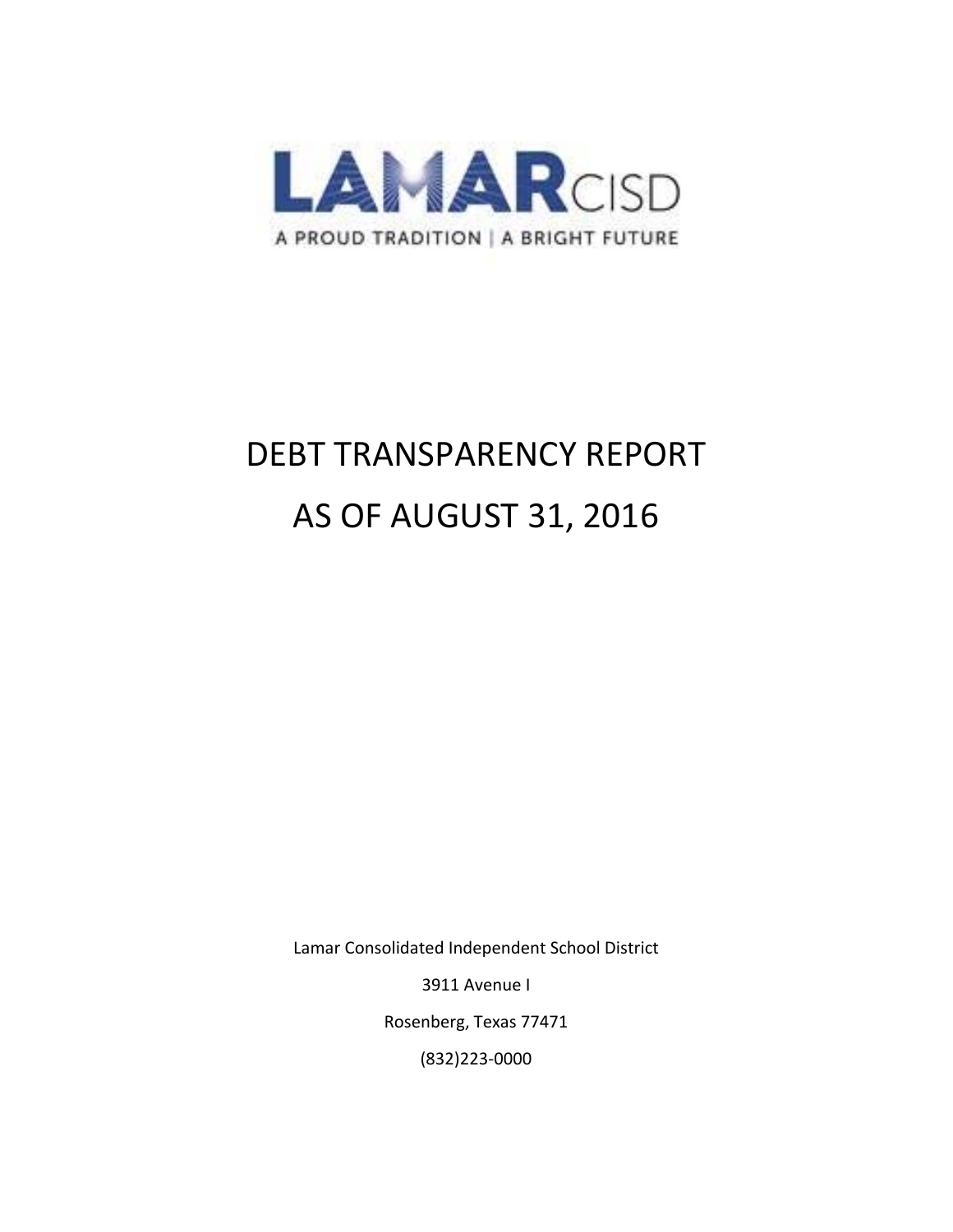#### **Lamar Consolidated ISD Approved Bond Authorizations by Voters As of August 31, 2016**

|               |        |                |                 |                            | Authorization |                                                                                                                          |           |
|---------------|--------|----------------|-----------------|----------------------------|---------------|--------------------------------------------------------------------------------------------------------------------------|-----------|
|               |        |                |                 | <b>Total Authorization</b> | Per Capita    |                                                                                                                          | Repayment |
| Authorization |        | Issued         | <b>Unissued</b> | Amount                     | (166.217)     | Purpose for which Debt Obigation was Authorized                                                                          | Source    |
|               | 2006 : | 281.183.937 \$ | $\sim$          | 281.183.937                |               | 1,692 Construction, acquisition and equipment of school buildings, and purchase the necessary sites and new school buses |           |
|               | 2011   | 249,159,215    |                 | 249,159,215                |               | 1,499 Construction, acquisition and equipment of school buildings, and purchase the necessary sites and new school buses |           |
|               | 2014   | 145.600.000    | 95.047.552      | 240,647,552                |               | 1,448 Construction, acquisition and equipment of school buildings, and purchase the necessary sites and new school buses |           |
| Total         |        | 675.943.152    | 95.047.552 \$   | 770,990,704                |               |                                                                                                                          |           |

#### **Other Information Per Government Code Section 140.008(b)(3):**

*Repayment Source:*

(a) Debt Service Fund- accounts for the resources accumulated and payments made for principal and interest on long-term general obligation debt of governmental funds. The primary revenue source is local ad valorem property taxes levied specifically for debt service.

**(b) General Fund‐** accounts for revenues from local maintenance taxes (M&O), other local sources, foundation entitlements, and other Foundation School Program sources.

#### Current credit rating given by any nationally recognized credit rating organization to debt obligations of the political subdivision:

|                                    | Permanent<br>School<br><b>Fund Rating</b> | <b>Underlying</b><br><b>Credit Rating</b> |  |  |
|------------------------------------|-------------------------------------------|-------------------------------------------|--|--|
| Moody's Investors Service:         | Aaa                                       | Aa2                                       |  |  |
| Standard & Poor's Rating Services: | AAA                                       | AA                                        |  |  |
| Fitch Ratings:                     | N/A                                       | N/A                                       |  |  |

#### **Per Capita Information:**

| Per Capita | 166.217                       |
|------------|-------------------------------|
| Year       | 2016                          |
| Source     | <b>Texas Municipal Report</b> |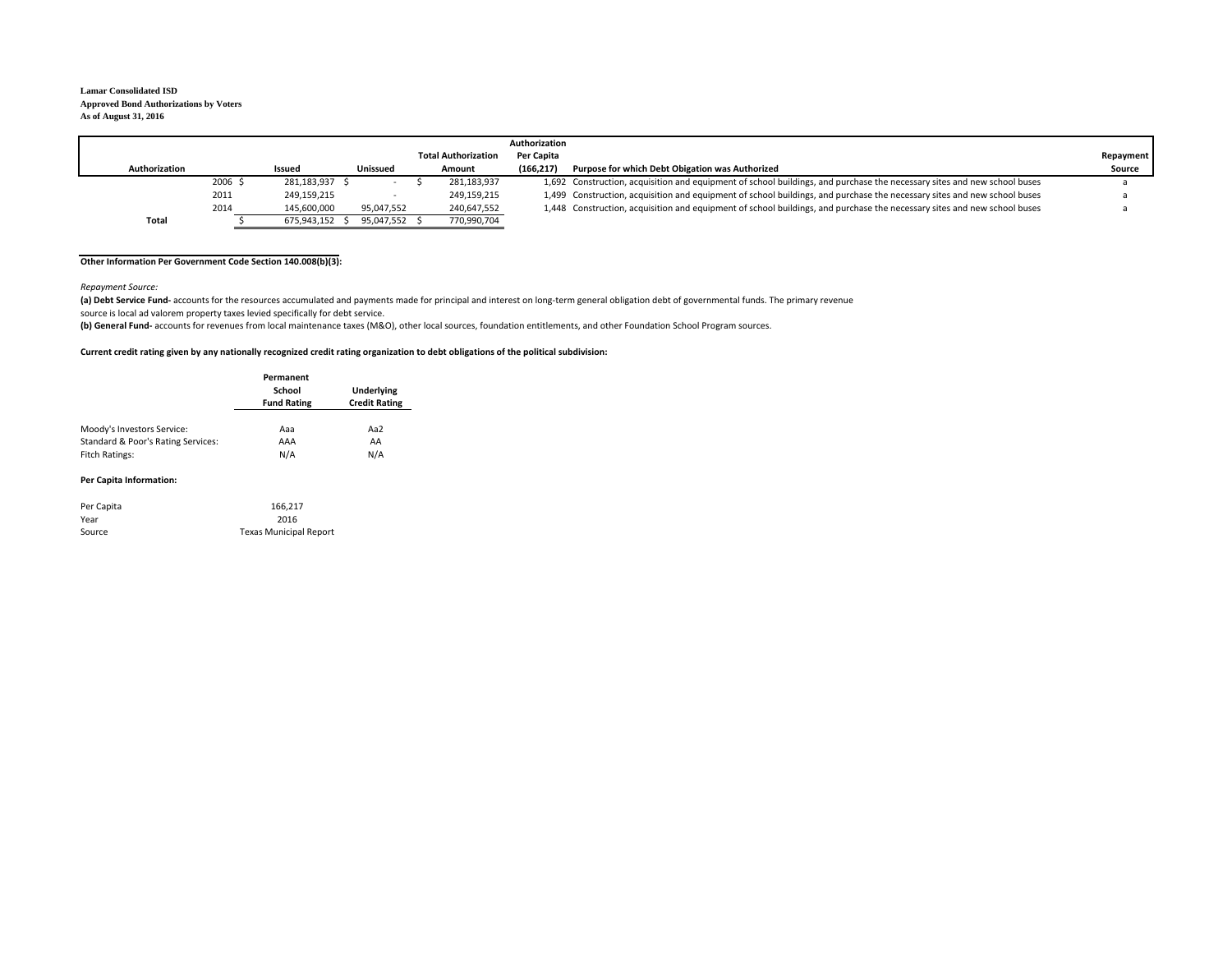# **Lamar Consolidated ISD Combined Principal and Interest Requirement As of August 31, 2016**

## Annual requirements to amortize all bonded long-term debt outstanding, as of August 31, 2016, follow: **Outstanding**

| <b>Year Ending</b> |                  |                          |                  | <b>Debt Per Capita</b> |
|--------------------|------------------|--------------------------|------------------|------------------------|
| August 31,         | Principal        | <b>Interest</b>          | <b>Totals</b>    | (166, 217)             |
| 2017               | \$<br>21,345,000 | \$<br>31,776,033         | \$<br>53,121,033 | 320                    |
| 2018               | 18,640,000       | 31,110,060               | 49,750,060       | 299                    |
| 2019               | 23,040,000       | 30,309,366               | 53,349,366       | 321                    |
| 2020               | 25,055,000       | 29,289,854               | 54,344,854       | 327                    |
| 2021               | 24,850,000       | 28,148,487               | 52,998,487       | 319                    |
| 2022               | 26,070,000       | 26,887,814               | 52,957,814       | 319                    |
| 2023               | 27,890,000       | 25,579,900               | 53,469,900       | 322                    |
| 2024               | 29,525,000       | 24,286,662               | 53,811,662       | 324                    |
| 2025               | 23,375,000       | 23,065,213               | 46,440,213       | 279                    |
| 2026               | 19,235,000       | 21,999,963               | 41,234,963       | 248                    |
| 2027               | 20,485,000       | 21,006,963               | 41,491,963       | 250                    |
| 2028               | 21,535,000       | 19,956,463               | 41,491,463       | 250                    |
| 2029               | 22,580,000       | 18,912,913               | 41,492,913       | 250                    |
| 2030               | 23,580,000       | 17,913,487               | 41,493,487       | 250                    |
| 2031               | 24,625,000       |                          | 41,492,862       |                        |
| 2032               | 25,875,000       | 16,867,862<br>15,775,824 | 41,650,824       | 250<br>251             |
|                    |                  |                          |                  | 251                    |
| 2033               | 26,945,000       | 14,705,281               | 41,650,281       |                        |
| 2034               | 28,110,000       | 13,706,025               | 41,816,025       | 252                    |
| 2035               | 29,245,000       | 12,573,400               | 41,818,400       | 252                    |
| 2036               | 30,490,000       | 11,324,750               | 41,814,750       | 252                    |
| 2037               | 22,285,000       | 10,127,675               | 32,412,675       | 195                    |
| 2038               | 23,325,000       | 9,089,450                | 32,414,450       | 195                    |
| 2039               | 17,110,000       | 8,148,375                | 25, 258, 375     | 152                    |
| 2040               | 17,950,000       | 7,308,125                | 25, 258, 125     | 152                    |
| 2041               | 18,835,000       | 6,426,450                | 25,261,450       | 152                    |
| 2042               | 19,760,000       | 5,501,175                | 25, 261, 175     | 152                    |
| 2043               | 20,730,000       | 4,530,350                | 25,260,350       | 152                    |
| 2044               | 21,745,000       | 3,511,675                | 25,256,675       | 152                    |
| 2045               | 22,770,000       | 2,484,825                | 25, 254, 825     | 152                    |
| 2046               | 16,545,000       | 1,632,325                | 18, 177, 325     | 109                    |
| 2047               | 17,255,000       | 923,325                  | 18,178,325       | 109                    |
| 2048               | 9,190,000        | 183,800                  | 9,373,800        | 56                     |
|                    | \$719,995,000    | \$495,063,870            | \$1,215,058,870  | \$<br>7,310            |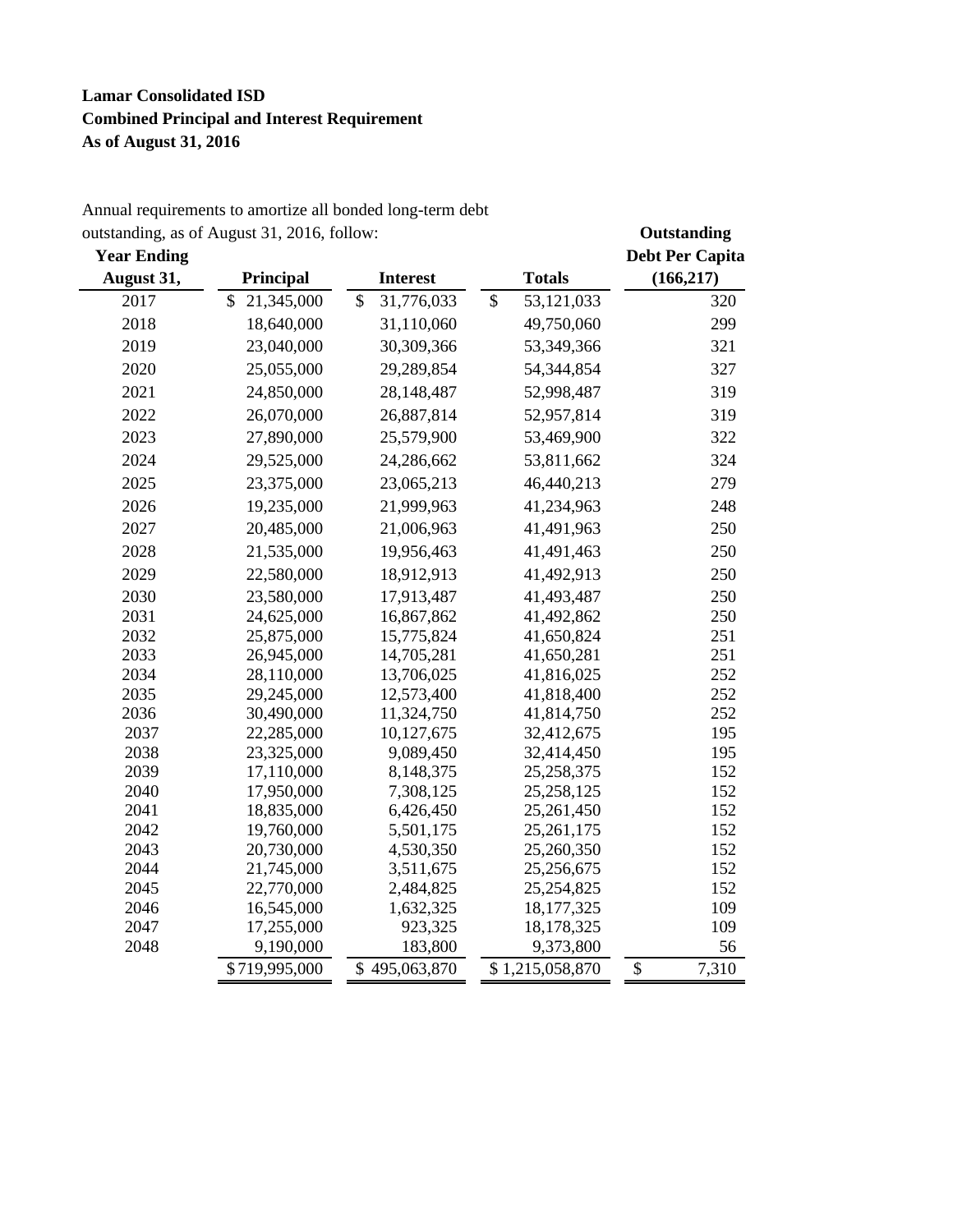## **Lamar Consolidated ISD Bond Status By Series As of August 31, 2016**

| <b>Series</b>                                                 | <b>Amounts</b><br>Original<br><b>Issue</b> |             |    | <b>Spent</b> | Unspent* |             |  |
|---------------------------------------------------------------|--------------------------------------------|-------------|----|--------------|----------|-------------|--|
|                                                               |                                            |             |    |              |          |             |  |
| Unlimited Tax Schoolhouse Bonds<br>Series 2007                | \$                                         | 150,000,000 | \$ | 148,780,920  | \$       | 1,219,080   |  |
| <b>Unlimited Tax Schoolhouse Bonds</b><br>Series 2008         |                                            | 131,183,937 |    | 129,995,914  |          | 1,188,023   |  |
| <b>Unlimited Tax Schoolhouse Bonds</b><br>Series 2012A        |                                            | 110,000,000 |    | 96,050,317   |          | 13,949,683  |  |
| Variable Rate Unlimited Tax Schoolhouse Bonds<br>Series 2014A |                                            | 90,000,000  |    | 83,297,703   |          | 6,702,297   |  |
| <b>Unlimited Tax Schoolhouse Bonds</b><br>Series 2014B        |                                            | 49,159,215  |    | 42,986,208   |          | 6,173,007   |  |
| Unlimited Tax Schoolhouse Bonds<br>Series 2015                |                                            | 145,600,000 |    | 19,899,158   |          | 125,700,842 |  |
| Total                                                         |                                            | 675,943,152 | \$ | 521,010,219  | \$       | 154,932,933 |  |

\* Unspent includes minimual amounts of interest earned